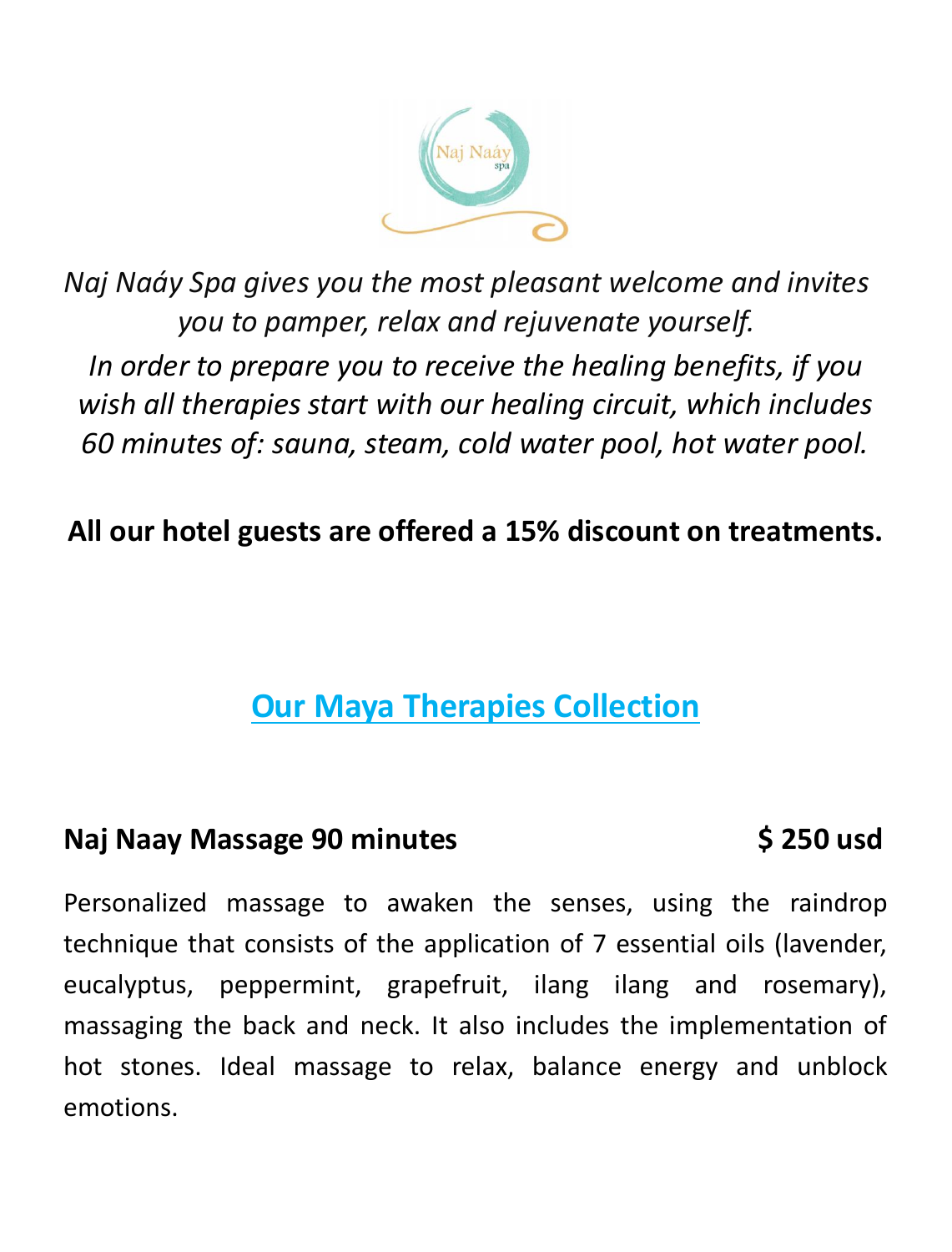### Hot stone massage 80 minutes **\$245 usd**

Relaxation and deconstructing therapy with soft pressure circular movements with volcanic Stones. It allows the body to relax and frees your spirit with this unparalleled ancestral relaxation technique.

## Limpia Santiguada 60 minutes **\$180 usd**

It begins with a cleansing of the auric field, with copal and sacred fire. We begin the massage with an infusion of medicinal herbs selected by our Mayan ancestors. The body is massaged, opening energy channels to seek the vibration of unity and attract what is necessary while connecting us to the earth, sky and your inner wisdom. The final goal is to be receptivethat to our true essence and to lead us to live the eternal present here and now.

# **Sobada Maya 80 minutes (abdominal massage) \$ 245 usd**

Particular therapeutic massage performed by midwives and healers in order to reposition an organ considered momentarily out of place. It's a specific manipulation and reposotioning in the umbilical region, ideal for people with intestinal problems. The massage lasts about 30 minutes and is followed by a full body massage to achieve relaxation. Rest is recommended after this therapy.